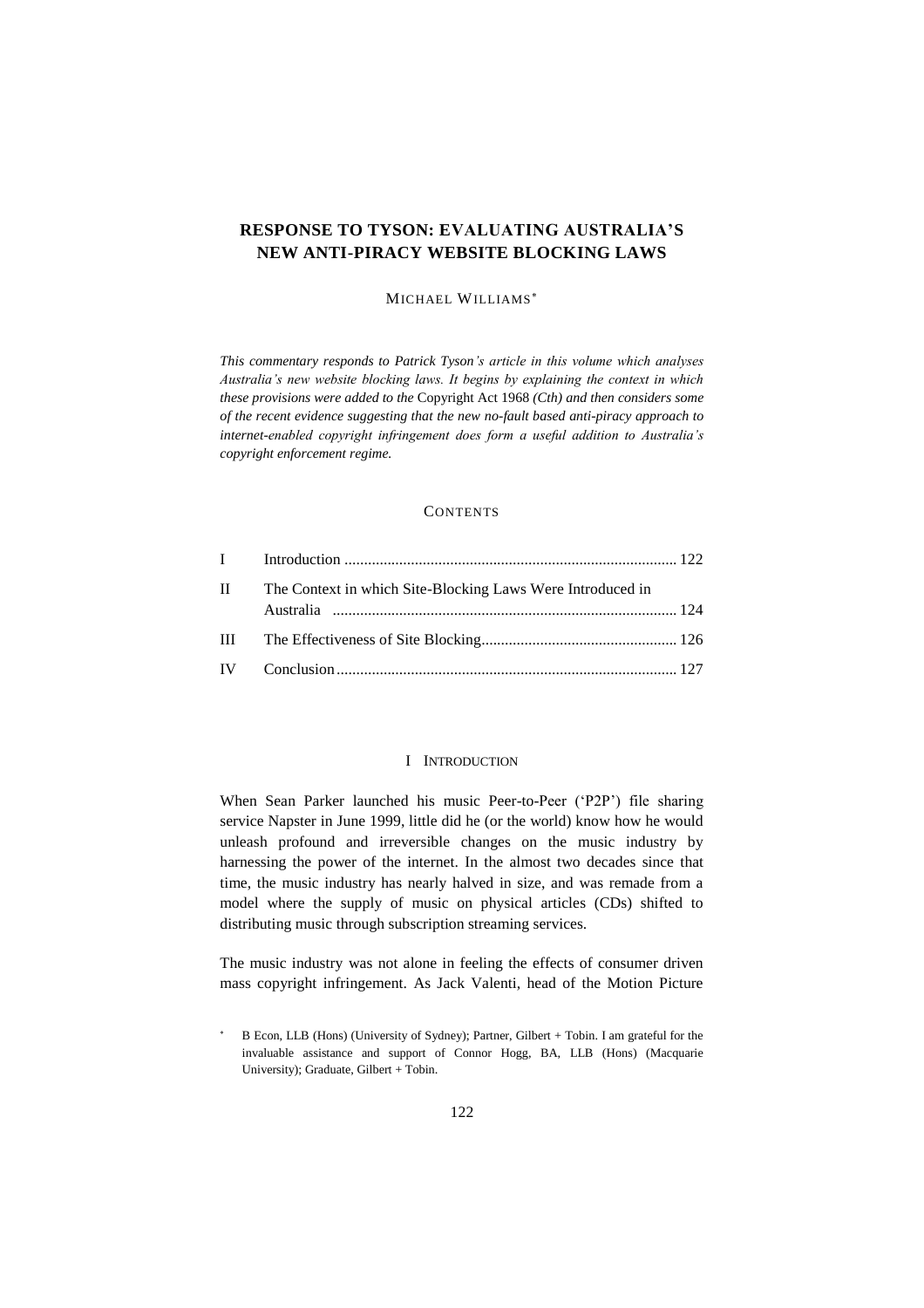Association, famously predicted in 2000, internet infringement would return to plague the film industry like 'Banquo's ghost'.<sup>1</sup> In an age in which some businesses have flourished and grown via the power of the internet, the entertainment industries have struggled to enjoy the same benefits when faced with the scale of internet piracy. The industry in Australia has not been immune to these technology driven changes; in this new age, Australia continues to be recognised internationally both for its films — and for its film piracy.<sup>2</sup>

Many strategies using the existing legal tools available were deployed in response. They were fault-based strategies, depending on proof of infringement on the part of the targets of the actions (website operators, hosts of linking sites, P2P operators and intermediaries). <sup>3</sup> Early successes were overshadowed by later setbacks, as courts drew bright line distinctions between bad actors (who were found liable) and intermediaries (who were not found liable). This development would ultimately stymie copyright enforcement efforts.

More recently, enforcement action has pivoted to an alternative 'no-fault' approach. This was pioneered in the United Kingdom with s 97A of the *Copyright, Designs and Patents Act 1988* (UK) drawing on art 8(3) of the European Union's 2001 *Copyright Directive*. <sup>4</sup> Many years after site-blocking orders had been implemented in the UK and Europe, the Australian Government identified site-blocking orders as the least controversial of the possible measures against internet piracy and subsequently s 115A of the *Copyright Act 1968* (Cth) was enacted.<sup>5</sup> Criticisms of site-blocking laws in Australia were relatively muted. Now with four Federal Court decisions in

- <sup>1</sup> Michael Williams, 'Effective IP Enforcement: Strategic Approaches to Countering Software Piracy' (2002) 10 *Journal of the Australian and New Zealand Societies of Computers and the Law* 32, 37 n 2.
- <sup>2</sup> Mark C Scott, 'From Convicts to Pirates: Australia's Dubious Legacy of Illegal Downloading (10 April 2015) *The Conversation* <https://theconversation.com/fromconvicts-to-pirates-australias-dubious-legacy-of-illegal-downloading-39912>.
- See A&M Records Inc v Napster Inc, 239 F 3d 1004 (9<sup>th</sup> Cir, 2001); *Cooper v Universal Music Australia Pty Ltd* (2006) 156 FCR 380; *Universal Music Australia Pty Ltd v Sharman Networks Ltd* (2006) 150 FCR 110; *Roadshow Films Pty Ltd v iiNet Ltd (No 2)* (2012) 248 CLR 42 ('*Roadshow v iiNet*').
- <sup>4</sup> *Directive 2001/29/EC of the European Parliament and of the Council of 22 May 2001 on the Harmonisation of Certain Aspects of Copyright and Related Rights in the Information Society* [2001] OJ L 167/10, art 8(3).
- <sup>5</sup> Australian Government, 'Online Copyright Infringement' (Discussion Paper, Australian Government, 30 July 2014) 5.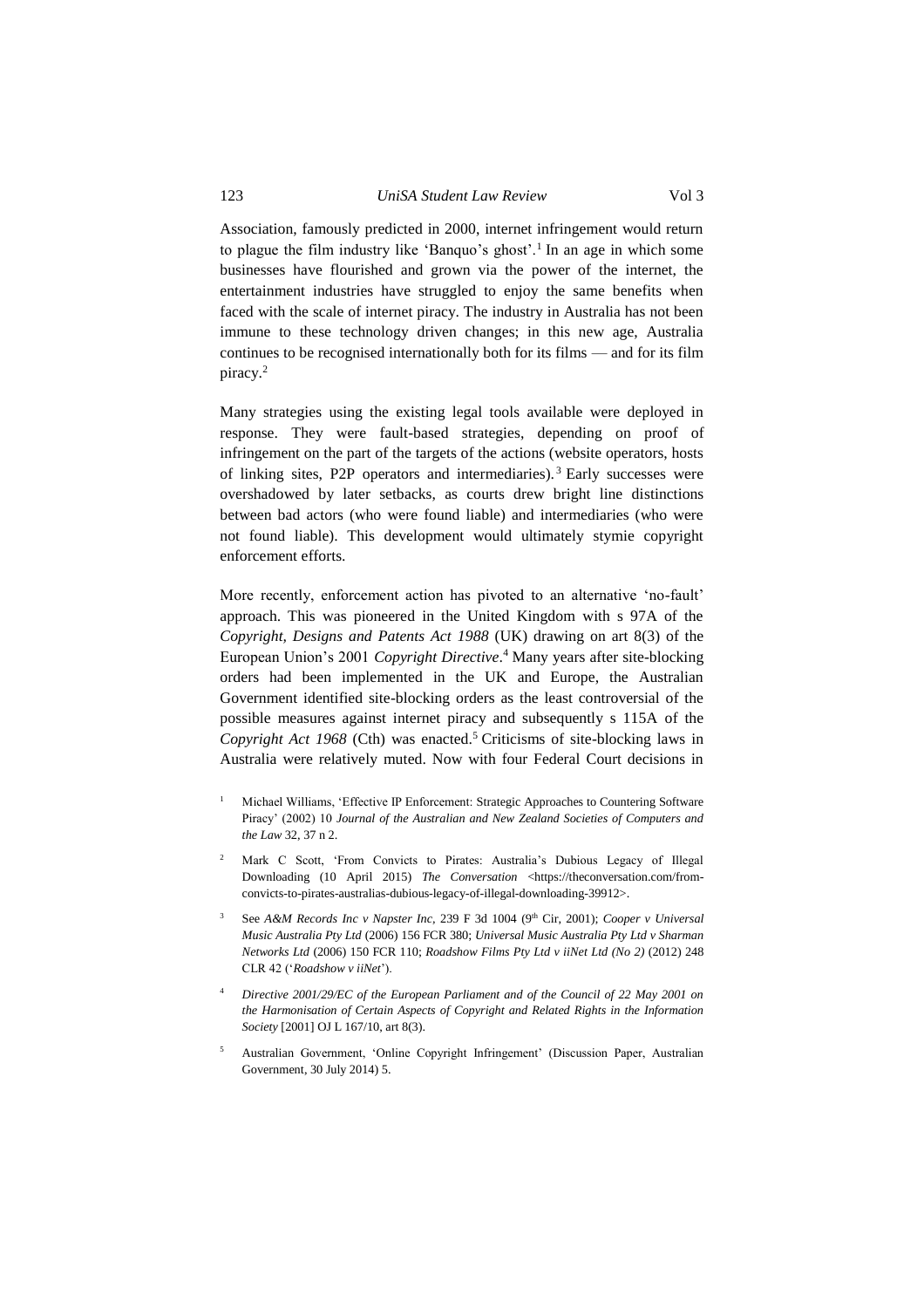Australia, the comprehensive primary article by Patrick Tyson, 'Evaluating Australia's New Anti-Piracy Website Blocking Laws',<sup>6</sup> is a timely review of the laws and their effectiveness.

# <span id="page-2-0"></span>II THE CONTEXT IN WHICH SITE-BLOCKING LAWS WERE INTRODUCED IN AUSTRALIA

Evaluating the relative effectiveness of site-blocking measures depends on understanding how they compare with other enforcement options. One starts with the relative difficulty of direct enforcement action against internet users, particularly after the controversial result in *Dallas Buyers Club LLC v iiNet Ltd (No 5).* <sup>7</sup> Then there is the difficulty of enforcement against overseas actors. There is also the unsuitability of using authorisation law to deal with P2P infringements as explained by the High Court of Australia in *Roadshow Films Pty Ltd v iiNet Ltd (No 2)* ('*Roadshow v iiNet*'). <sup>8</sup> Tyson has identified these factors as the drivers which pushed policy makers to look elsewhere for responses to online copyright infringement.<sup>9</sup> Rights holders took those very same issues to the Australian Government in support of the introduction of a site-blocking provision in Australia, including the words of the members of the High Court of Australia emphasising the view that a legislative response was needed.<sup>10</sup> As the primary article concludes, 's 115A was a response to inherent limitations in Australia's laws'.<sup>11</sup>

There were other factors too, some of which the primary article identifies. Attempts by the Government to broker an industry code between rights

- Patrick Tyson, 'Evaluating Australia's New Anti-Piracy Website Blocking Laws' (2017– 2018) 3 *University of South Australia Student Law Review* 87.
- <sup>7</sup> *Dallas Buyers Club LLC v iiNet Ltd (No 5)* (2015) 115 IPR 544.
- <sup>8</sup> *Roadshow v iiNet* (2012) 248 CLR 42.
- Tyson, above n 6, 96-100.
- <sup>10</sup> *Roadshow v iiNet* (2012) 248 CLR 42, 71 [79] (French CJ, Crennan and Kiefel JJ): 'The difficulties of enforcement which such infringements pose for copyright owners have been addressed elsewhere, in constitutional settings different from our own, by specifically targeted legislative schemes'; and 'The history of the [Copyright] Act since 1968 shows that the Parliament is more responsive to pressures for change to accommodate new circumstances than in the past. Those pressures are best resolved by legislative processes rather than by any extreme exercise in statutory interpretation': at 82–3 [120] (Gummow and Hayne JJ).
- $11$  Tyson, above n 6, 98.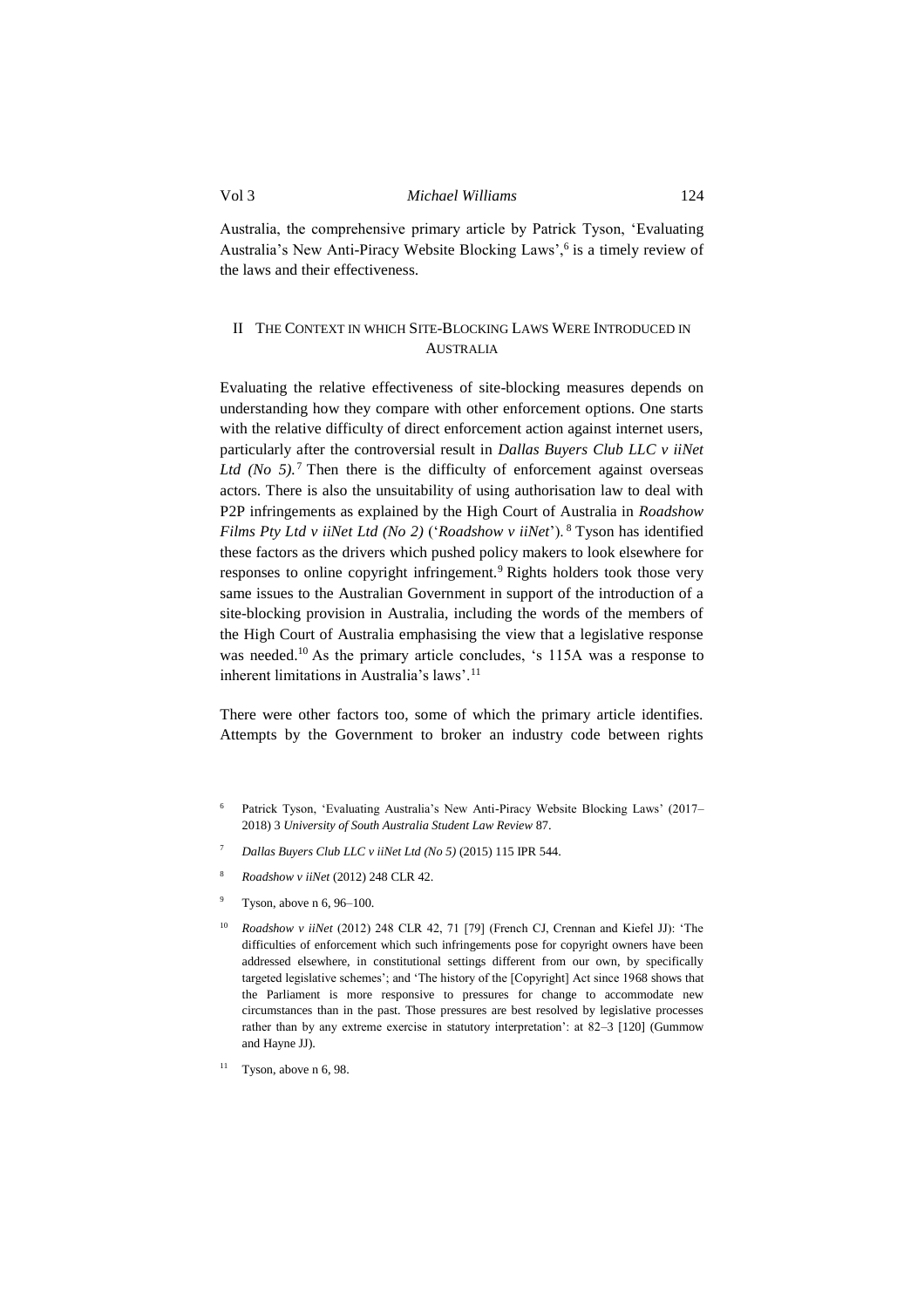125 *UniSA Student Law Review* Vol 3

holders and ISPs failed.<sup>12</sup> Authorisation principles were more problematic when applied to mass online infringement than the High Court acknowledged in *Roadshow v iiNet*. The Court took a conservative approach to the interpretation of the concept of 'authorisation' in the infringement provisions and gave relatively little emphasis to the explicit factors listed under s 101(1A) of the *Copyright Act*, including: s 101(1A)(a) which refers to 'the extent of the person's power to prevent the doing of the act concerned'; s  $101(1A)(b)$  which refers to 'the nature of any relationship existing between the person and the person who did the act concerned'; and s  $101(1A)(c)$ which refers to 'whether the person took any reasonable steps to prevent or avoid' the infringement. It found that 'power to prevent' required technical power and was not satisfied by a purely contractual power; <sup>13</sup> that the relationship between internet subscribers and their Internet Service Provider ('ISP') was relatively remote;<sup>14</sup> and that it was unreasonable to expect an ISP on notice to exercise contractual power to prevent the infringements by subscribers based on notifications given by rights holders <sup>15</sup> (effectively reframing the enquiry under s 101(1A), which is in terms of steps actually taken, not whether any steps existed). This reading rendered s 101(1A) largely irrelevant for general purpose internet service providers and, once authorisation law had been framed in this way, there was no work for the 'use of certain facilities' defence under s 112E to do. All of this was despite the fact that the ISP had positively asserted that it did take reasonable steps required as conditions of its safe-harbour defence, and that this defence had been rejected by the Full Court of the Federal Court<sup>16</sup> (the High Court of Australia did not need to consider it given its approach to authorisation).

Is it any wonder why the Government identified the introduction of s 115A as a way of entirely bypassing the difficulties in authorisation law that *Roadshow v iiNet* had exposed and which were incapable of remediation without conflict between rights holders and ISPs and other digital operators? Site blocking under s 115A represented a fresh start, free of these

- <sup>12</sup> Claire Reilly, *Three Strikes Out: Anti-Piracy Scheme Shelved Over 'Prohibitive' Costs* (18 February 2016) CNET <https://www.cnet.com/au/news/three-strikes-out-manual-antipiracy-scheme-shelved-over-prohibitive-costs/>.
- <sup>13</sup> Ibid 67–69 [65],[ 69], [70] (French CJ, Crennan and Keifel JJ); see also 88 [137]–[139] (Gummow and Hayne JJ agreeing).
- <sup>14</sup> Ibid 70 [73] (French CJ, Crennan and Keifel JJ); see also 88 [137]–[139] (Gummow and Hayne JJ agreeing).
- <sup>15</sup> Ibid 70 [74]–[75] (French CJ, Crennan and Keifel JJ); see also 88 [137]–[139] (Gummow and Hayne JJ agreeing).
- <sup>16</sup> *Roadshow Films Pty Ltd v iiNet Ltd* [21011] FCAFC 23 (24 February 2011).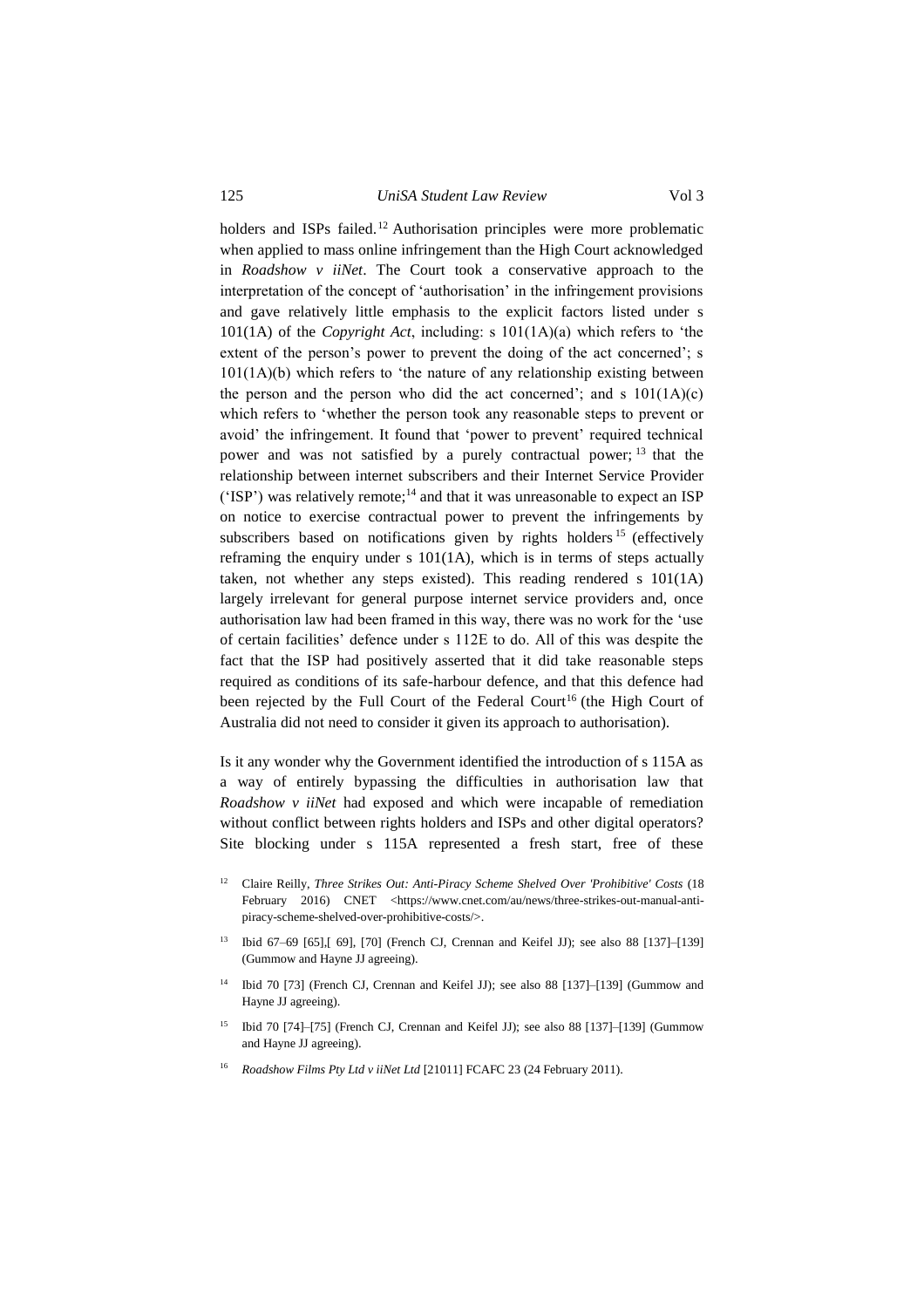## Vol 3 *Michael Williams* 126

aggravations and disagreements; it bypassed entirely the vexed issue of fault for online piracy and focused instead on preventing its continuation. There were several models that could have been adopted, particularly the United Kingdom's s 97A, but the Australian Government chose to use the model of the Singaporean site-blocking law, $17$  while making some amendments. This has its benefits and disadvantages, but it has had no material impact on the way in which the site-blocking provisions have been applied in practice in Australia.

### III THE EFFECTIVENESS OF SITE BLOCKING

<span id="page-4-0"></span>All of this brings us, and the author of the primary article, to the key issue the effectiveness of orders under s 115A. Conceptually, there would be a strong case for expecting some reduction in access to pirate websites when internet users cannot do so with as much ease. As Tyson notes, $^{18}$  there is little published research on the impact of site-blocking orders on traffic to pirate websites by Australians. Recently, however, there has been a release of data on the efficacy of Australia's site blocking laws by Incopro, the organisation that also collected such data in the United Kingdom. <sup>19</sup> Commissioned by the representative body of the film and television industry, internet traffic data was recorded between 1 October 2016 and 31 March 2017 for the five sites blocked in December 2016. The findings confirm the hypothesis of the primary author (and this writer), that Australian site-blocking orders have significantly reduced access to the blocked websites by Australian internet users. Australian traffic to the blocked websites fell by 71.7 per cent. These results are remarkably consistent with research into the impact of blocking orders in the United Kingdom.<sup>20</sup>

These results also tend to debunk the theoretical argument that site blocks will be easily circumvented by internet users, for example by using VPNs.<sup>21</sup> The data here and overseas do not support this proposition. Although the

- <sup>17</sup> *Copyright Act* (Singapore, cap 63, 2006 rev ed) ss 193DDA–193DDC.
- <sup>18</sup> Tyson, above n 6, 118–19.
- <sup>19</sup> Incopro, *Site Blocking Efficacy*: *Australia* (May 2017) Australian Screen Association <http://www.incoproip.com/resources-news-events/case-studies-reports/?r\_cat=reportscategory>.
- Ibid 3.
- <sup>21</sup> See, eg, Paula Dootson and Nicolas Suzor, 'The Game of Clones and the Australia Tax: Divergent Views about Copyright Business Models and the Willingness of Australian Consumers to Infringe' (2015) 38(1) *University of New South Wales Law Journal* 206, 225.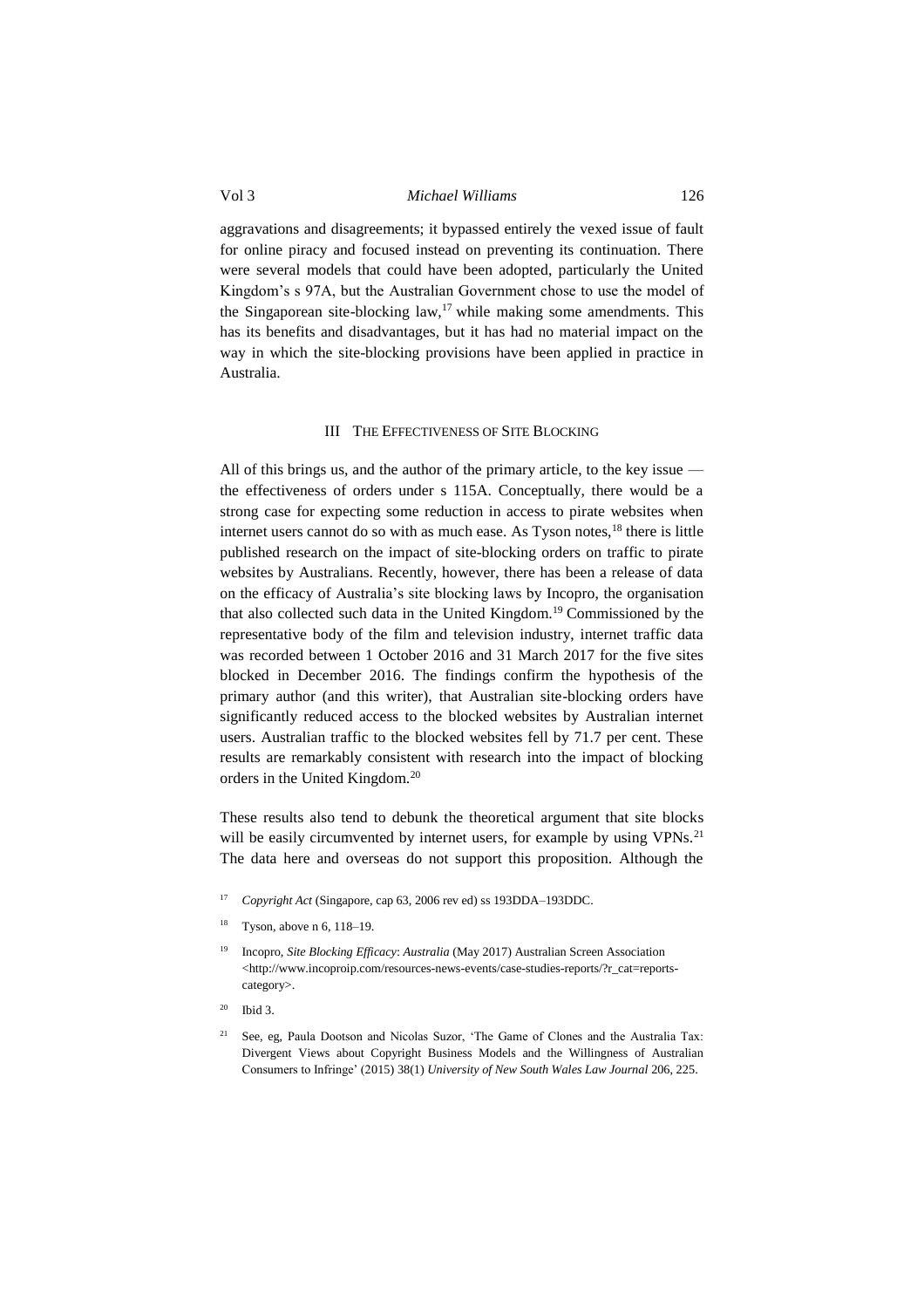## 127 *UniSA Student Law Review* Vol 3

percentage of traffic to blocked sites via proxies has increased by 43 per cent since site blocking began, this has had a limited impact on access to the blocked sites. In overall terms, including proxy users, there has been a decline of 59.6 per cent.<sup>22</sup> As Tyson notes, site blocking will not end internet piracy as we know it.<sup>23</sup> When only five of the 250 most accessed pirate sites were blocked, there was a 4 per cent overall decline in web traffic. This was before the second and third site-blocking cases blocked another 66.

Perhaps the discussion of access to content, and cost, does not add much to the analysis of s 115A. The argument that Australia is inadequately served by content providers requires more empirical analysis of the evidence of access and price. We do know that film release schedules frequently have major releases opening in Australia before they do in the US.<sup>24</sup> Most content is readily available through most music and film and television subscription services, <sup>25</sup> with public broadcasters, commercial free-to-air and pay TV operators also offering streaming and catch up services. As for the link between inaccessible content and piracy, the most popular content tends to be pirated even after commercial release in Australia. <sup>26</sup> An analysis of the impact of price differentials between content inside Australia and content outside Australia is beyond the scope of both the primary article and this response. No doubt there will be more research to fill this gap. However, it might be intuitively assumed that a user who pirates content is unlikely to be motivated to do so by a differential of a few dollars or a few cents. Nothing, when it comes to the internet, can really compete with free.

#### IV CONCLUSION

<span id="page-5-0"></span>Site-blocking orders under s 115A have created a whole new paradigm for copyright enforcement in Australia. Like site-blocking orders made in

- <sup>24</sup> So, for example, in 2002, only six of the 92 largest grossing Hollywood films were released in Australia prior to their release in the United States of America, whereas in 2016, 51 of the 95 largest grossing Hollywood films came out in Australia first.
- <sup>25</sup> See, eg, Spotify, Deezder and Pandora for music; and Netflix, Stan, Amazon Prime Video, YouTube Red and Hayu for film and television.
- <sup>26</sup> Tim Biggs, 'Game of Thrones: One Third of Australian Fans Planning to Pirate Season 7', *The Sydney Morning Herald* (online), 29 June 2017 <http://www.smh.com.au/technology/technology-news/game-of-thrones-one-third-ofaustralian-fans-planning-to-pirate-season-7-20170629-gx107h.html>.

 $22$  Incopro, above n 19, 3.

<sup>&</sup>lt;sup>23</sup> Tyson, above n 6, 119.